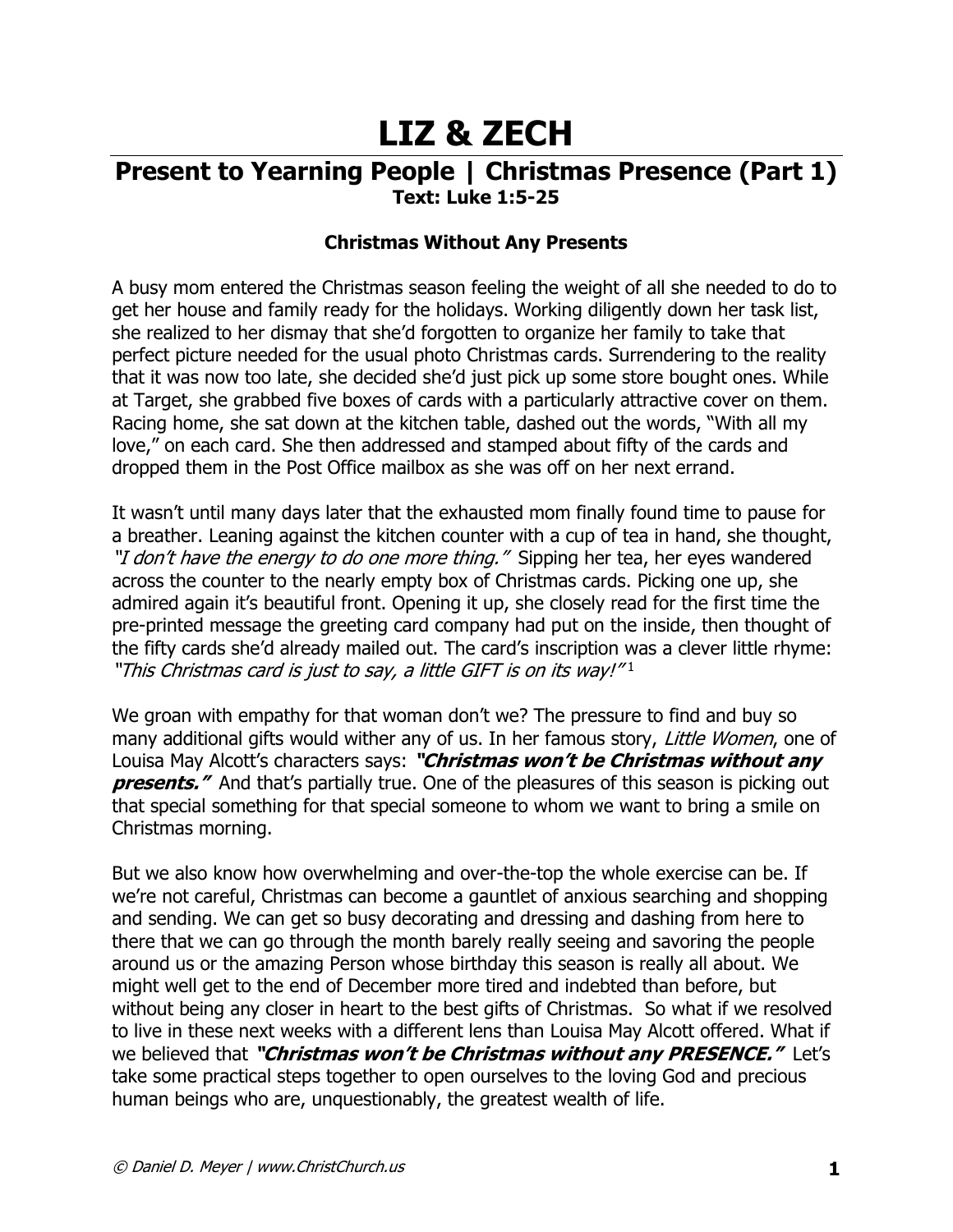#### **Christmas Without Any Presence**

One of the first steps in that process is to admit to ourselves, God, and others, that we and many of the people around us are YEARNING for things that we don't currently have and can't buy no matter what our credit line is. As we move through the Christmas season, the voices of the marketing machines are going to try to tell us that there is no emptiness in us that can't get filled up by some product or by just staying busy, but it's not true. While it's not exactly the same for each of us, there is a hole in life for a lot of us as there was for the two people we meet in today's scripture lesson.

**<sup>5</sup> In the time of Herod king of Judea there was a priest named Zechariah, who belonged to the priestly division of Abijah; his wife Elizabeth was also a descendant of Aaron.** To understand what is being said here, it helps to know that long before this story, God commissioned one of the twelve tribes of Israel – the tribe of Levi – to play a special role within the life of his people.<sup>2</sup> The Levites were ordained as the stewards of the religious life of the nation. Much like trustees, elders, deacons and Stephen Ministers do in our Church today, the Levites were the work force that provided for the worship services, instruction, community care, and benevolences that kept the spirituality of Israel alive from generation to generation.

Within the larger tribe of Levi, however, one particular family was given a more specialized role. God had commissioned the household of Moses' brother Aaron to serve as the priesthood of Israel. Zechariah and Elizabeth were both part of this lineage, which was divided into 24 working groups. Zechariah, we're told, "**belonged to the priestly division of Abijah."** What this means is that in addition to the normal pastoral duties Zech performed in his home town, it was his duty twice a year to go up to Jerusalem and spend a full week's service in the ministries of the great Temple there.

Are you getting this so far? Liz and Zech are "CHOSEN people," in the fullest sense of that term. They're not just Levites, they are from the noble line of Aaron. They've been ordained to very important roles in the life of Israel. Furthermore, Luke makes it clear that Liz and Zech are not just privileged and prestigious folks, they are also "GOOD people." The text goes on to say: **<sup>6</sup> Both of them were righteous in the sight of God, observing all the Lord's commands and decrees blamelessly.** These were "salt of the earth, light of the world" kind of people (Matt 5:14-16). You'd be delighted to have them as your friends or in your small group.

**<sup>7</sup>But…** the Bible tells us, that didn't keep them from suffering a very big hole in their lives. Verse 7 says: **they were childless because Elizabeth was not able to conceive…** That was a big problem for a bunch of reasons. First of all, it meant that while Zech and Liz by-passed some chaos, early gray hair, and expenses they might otherwise have experienced, they also missed out on some of the domestic joy and communal connections with other parents that kids can bring to a household. Secondly, Jewish culture regarded children as a sign of God's blessing and not having them would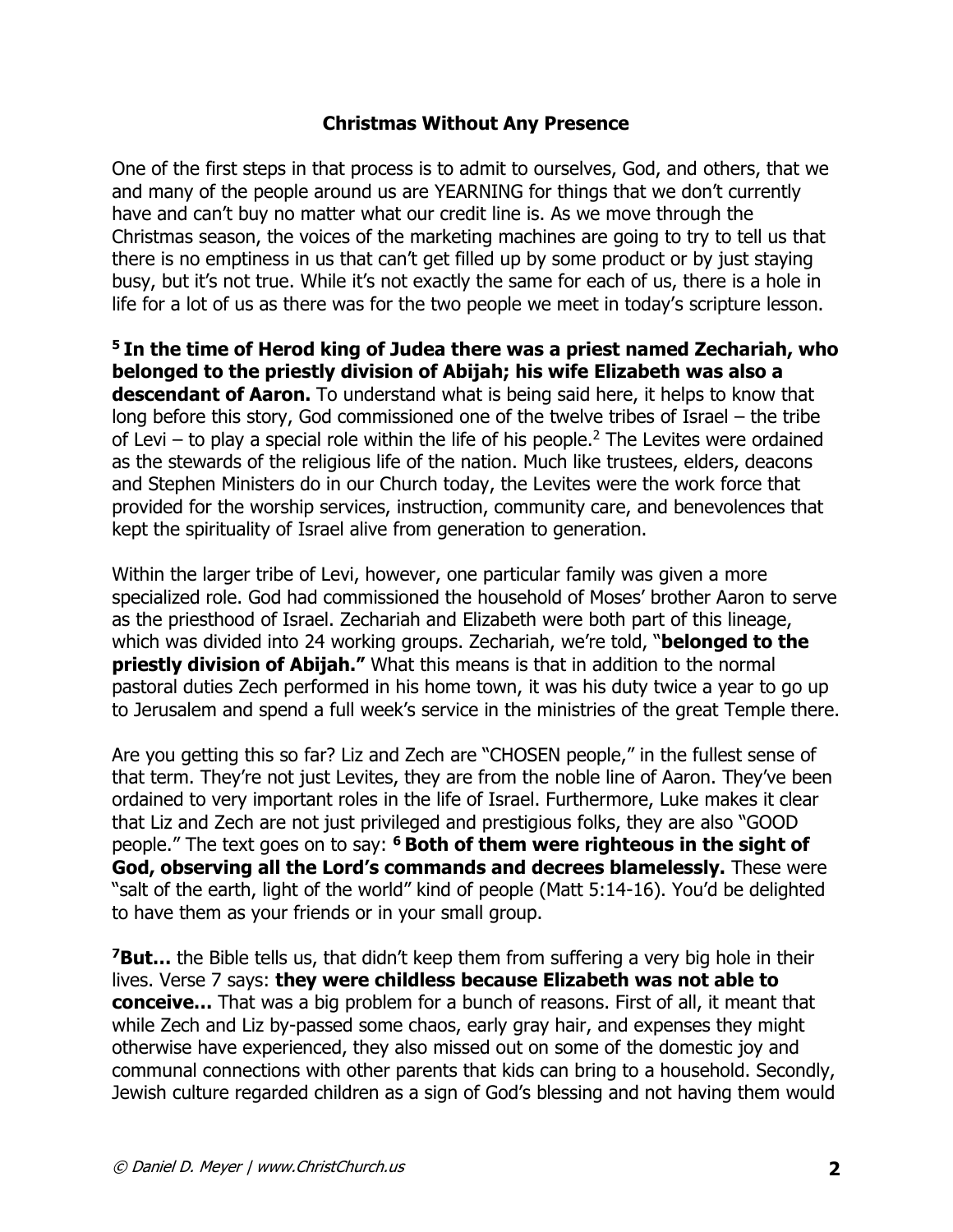have been seen by Liz and Zech's neighbors as evidence that God saw them as unfit in some way to contribute to his unfolding providence through the people of Israel. Finally, having no children meant that Zech and Liz had no social security safety net in their senior years and, as the scripture says, **[They] were both very old.** In other words, there was absolutely no good reason to think that their future was going to get any brighter.

#### **Christmas Begins with Yearning**

Some of you are in that place right now. Maybe you are living with the ache of illness or physical pain without solution. Perhaps you've lost your job or a child or the love of your life. You might have had a dream that you nurtured for years but it hasn't come to pass. You may be in a financial hole or amidst financial plenty but in an unhappy home. You'd like to be merry and cheerful, but it's hard not to feel envious, bitter, or sad in the face of what seems like others' blessedness. You yearn to be filled with peace and joy, but it seems impossible that will ever come. If that's not true for you, some variation on this story is true for quite a few of the people sitting around you or in your path during these next few weeks.

This is the fundamental context into which the Christmas story comes – not tinsel but tragedy… not holiday lights but harrowing darkness… not a horn of fruitfulness but a womb of barrenness. The Christmas story -- at least the prelude to it as told by Luke in the first chapter of his gospel – begins with the emptiness of unanswered prayer, of unmet hopes, of unrequited yearning for an infilling that never seems to come.

Hear this clearly: The story of Liz and Zech (and many others in the Bible and beyond) make it clear that you can be chosen by God, and be very good and faithful, and yet still have these holes in your life. More of us have these holes than is apparent from looking around. As Zach Eswine observes: "You are not alone. Every fellow friend in the Christmas story, whether it was Simeon or Anna, Mary or Joseph, the shepherds or the Magi, the oppressed under Herod or the oppressed under Rome, even Jesus himself; they all experienced what it meant to encounter soul-ravaging and joy-crushing evils and pains. Their hope found anchor in deeper places and so can yours." 3

If you are struggling to feel hope, please know that you will find real companions in the fellowship of this church if you dare to share your story. This community is committed to being present to yearning people. You don't have to sing fa-la-la here. You don't have to sing at all. Feel free to tell the truth and lament here (Rom 12:15). You can cry instead of smile here. You won't be judged or rejected for that. On the contrary, you will be welcomed as a fellow sojourner by many of us who have our own stories of yearning. But alongside of that gift, let me offer three other deeper places for you to anchor your hope.

#### **Further Steps to Hope**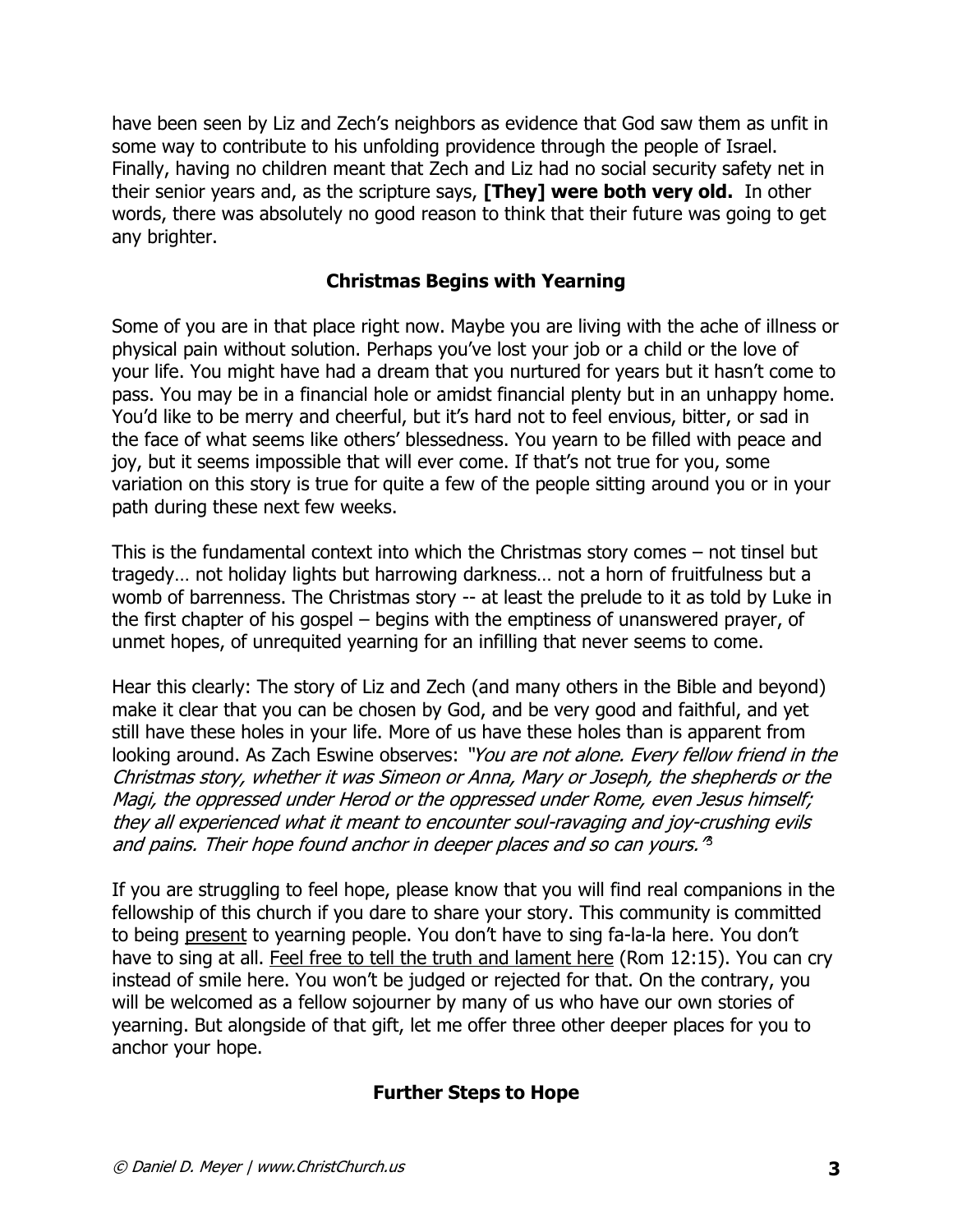Trust that God is going to do immeasurably more than you ask or imagine even if you don't know when or how (Eph 3:20). Luke reminds us…

**<sup>8</sup> Once when Zechariah's division was on duty and he was serving as priest before God, <sup>9</sup> he was chosen by lot, according to the custom of the priesthood, to go into the temple of the Lord and burn incense. <sup>10</sup> And when the time for the burning of incense came, all the assembled worshipers were praying outside. <sup>11</sup> Then an angel of the Lord appeared to him, standing at the right side of the altar of incense. <sup>12</sup> When Zechariah saw him, he was startled and was gripped with fear.<sup>13</sup> But the angel said to him: "Do not be afraid, Zechariah; your prayer has been heard. Your wife Elizabeth will bear you a son, and you are to call him John. <sup>14</sup> He will be a joy and delight to you, and many will rejoice because of his birth, <sup>15</sup> for he will be great in the sight of the Lord… He will be filled with the Holy Spirit even before he is born. <sup>16</sup> He will bring back many of the people of Israel to the Lord their God. <sup>17</sup> And he will go on before the Lord, in the spirit and power of Elijah, to turn the hearts of the parents to their children and the disobedient to the wisdom of the righteous—to make ready a people prepared for the Lord."**

Zech and Liz wouldn't just have any child. Six months from this announcement, they would become the parents of John the Baptizer, the forerunner of the Messiah, the one whom Jesus would describe as the greatest human being to ever live (Matt 11:11) Not surprisingly, **<sup>18</sup> Zechariah asked the angel, "How can I be sure of this? I am an old man and my wife is well along in years." <sup>19</sup> The angel said to him, "I am Gabriel. I stand in the presence of God, and I have been sent to speak to you and to tell you this good news.**

You might be despairing right now of God ever doing anything in response to your needs, but I tell you this good news: God is as PRESENT to your yearnings as he was to Liz and Zech's. He's not blind or deaf to what you feel. I cannot tell you when or how he will act or whether you will even recognize his grace at work. God's timing may not be your timing. His way may not be your way (Isa 55:8). But this you can trust: God is always working all things together for the good for those who love him (Rom 8:28-39).

If you read on in Luke's gospel, you'll see that God strikes Zechariah dumb for six months, just to give him the chance to deeply reflect on His active presence and providence at work. I don't know if you need a Silent Retreat of that length yourself, but don't allow the constant jingle-jangle of this season ahead dominate your life. Find some places and spaces of silence in these days ahead to reflect on your life and look for the good that God is growing in and around you. The world is pregnant with the glorious presence and work of God. Be present to it.

And a final place to anchor your hope as you go today: Remember that God wants you to be an agent of his good in the lives of others this Christmas. Be present to the